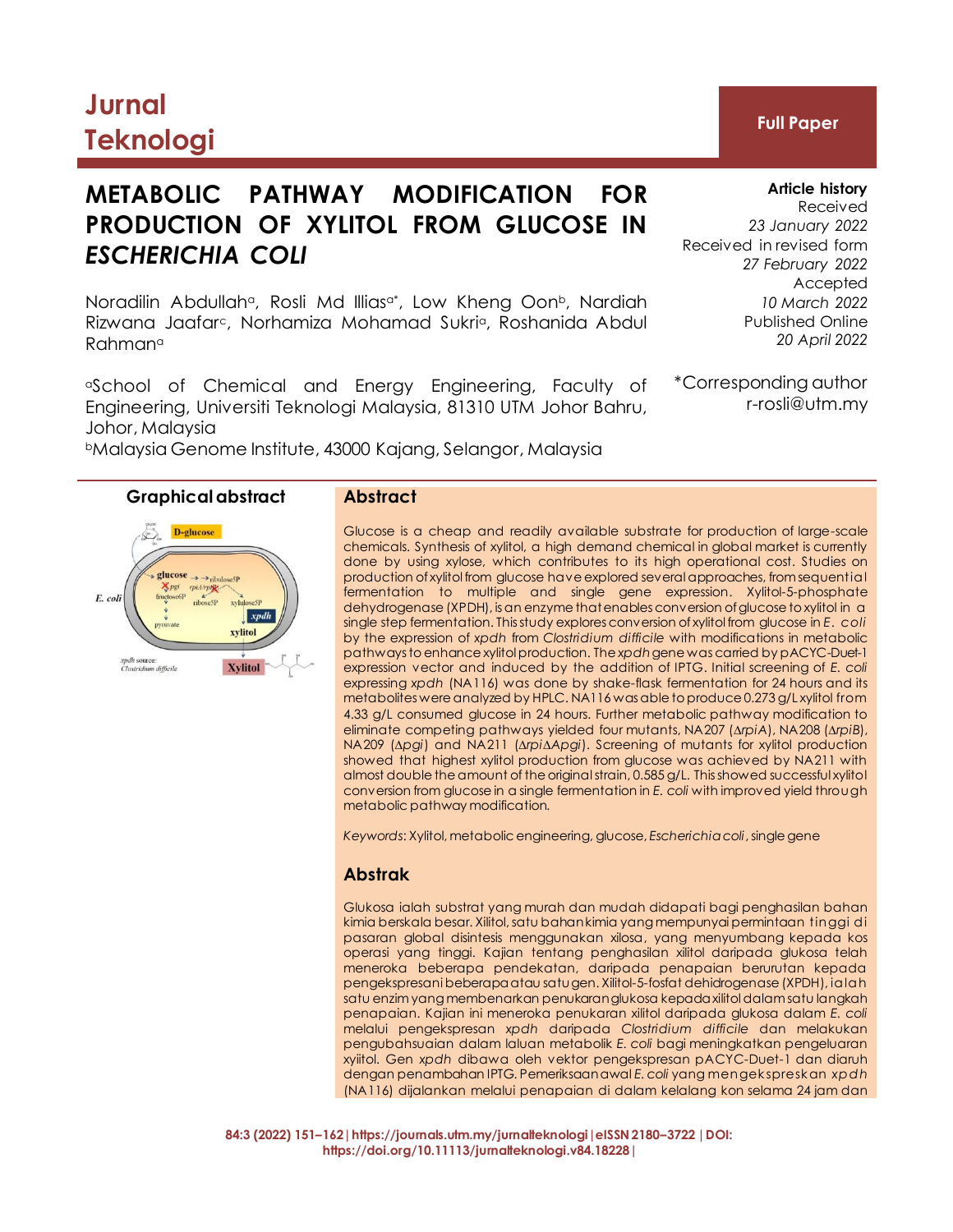metabolitnya dianalisa menggunakan HPLC. NA116 mampu menghasilkan 0.273 g/L xilitol daripada 4.33 g/L glukosa yang diambil oleh *E. coli* dalam tempoh 24 jam. Pengubahsuaian laluan metabolik selanjutnya dilakukan untuk menghapuskan laluan bersaing telah berjaya menghasilkan empat mutan, NA207 (∆*rpiA*), NA208 (∆*rpiB*), NA209 (∆*pgi*) dan NA211 (∆*rpiA*∆*pgi*). Saringan mutan bagi pengeluaran xilitol menunjukkan bahawa pengeluaran xilitol tertinggi daripada glukosa dicapai oleh NA211 dengan hampir dua kali ganda jumlah mikrob asal (NA116), 0.585 g/L. Ini menunjukkan bahawa xyiitol dapat dihasilkan daripada glukosa dalam hanya satu proses penapaian di dalam *E. coli*, dan juga berlakupeningkatan dalam jumlah xilitol melalui pengubahsuaian jalan metabolik.

Kata kunci: xilitol, kejuruteraan metabolik, glukosa, *Escherichia coli*, gen tunggal

© 2022 Penerbit UTM Press. All rights reserved

#### **1.0 INTRODUCTION**

Xylitol is a five-carbon sugar alcohol that has gained high demand in recent years due to its wide applications in various industries. It has been identified as one of the top ten value-added chemicals from biomass by the Department of Energy, United States [1]. In 2016, global market of xylitol was estimated to have reached 190.9 thousand metric tons and valued at USD725.9 million, where 70% of the demand comes from chewing gums and confectionery manufacturing [2]. Demands for xylitol has increased over 40 times over four decades, with production of 6000 tons in 1978 to 190.0 thousand tons in 2016. It is estimated to reach 266.5 thousand metric tons and valued at USD 1 billion in 2022 [3, 4].

Xylitol is a naturally occurring polyol, which presents in a minute quantity of about 1% in fruits and vegetables such as strawberry, raspberry, spinach and cauliflower [5]. It is the sweetest of the polyols, with a sweetness level similar to sucrose but only has about half caloric value of sucrose (2.4 cal/g to 4.0 cal/g) [6]. Industrial applications of xylitol involve food, pharmaceuticals, and odontological due to its advantages of being anti-cariogenic, anti-diabetic, has low-glycemic index, aids in tooth rehardening, and prevents otitis, ear and upper respiratory infections [7]. Metabolism of xylitol in the body is independent of insulin which makes it a suitable sugar alternative for diabetic patients and postsurgical patients [8, 9]. It is also a natural prebiotic by decreasing fecal pH and accommodates the growth of gram-positive gut bacteria [10, 11].

Current global production of xylitol is done through chemical hydrolysis of pure xylose using Raney nickel catalyst. The process involves the extraction and purification of xylose from lignocellulosic biomass and then hydrogenation of xylose to xylitol [12]. Although this process yields high xylitol with 98% conversion from pure xylose, the catalytic hydrogenation process is hindered by two main factors. Firstly, the process requires the use of pure xylose which involves multiple purification steps of hardwood hydrolysate, and secondly, the reduction process is energy consuming where it is carried out at high temperature and high pressure (80-140 °C; ~50 atm) [13]. These factors contribute to high operational costs and thus expensive xylitol. Therefore, development of a microbial system for production of xylitol is highly desirable as it could utilize impure carbon sources and operate at mild conditions.

Studies on microbial systems for xylitol production have explored various microorganisms including fungi, yeast and bacteria [14–16]. Most researches have focused on the conversion of xylitol from xylose by the expression of xylose reductase gene (XR). However, xylose is an expensive raw material with an approximate of USD 2500 per ton [17]. In recent years, several molecular approaches have been applied to also enable conversion of xylitol from other lignocellulosic sugars such as glucose and arabinose [18–22]. The use of glucose as a substrate for xylitol conversion has attracted attention due to it being readily available and cheap for large scale applications. The first report on glucose to xylitol conversion was done in three sequential fermentation steps, which involved three different microbes for conversion of glucose to arabitol, then to xylulose and then xylitol [23]. The process was further developed in a mixed-culture fermentation by *Gluconobacter oxydans* and *Escherichia coli*  expressing xylitol dehydrogenase (*xdh*) in which allowed conversion of xylitol from xylulose and arabitol, two intermediates in glucose metabolism [24]. A single fermentation process using the same technique was reported in *Pichia pastosis* which expressed <sub>D</sub>-arabitol dehydrogenase and xylitol dehydrogenase [25]. Meanwhile, a more simple manipulation of xylitol conversion from glucose was observed in *Bacillus subtilis* by the expression of a single gene, *xpdh* which converts xylulose-5 phosphate to xylitol [26].

*E. coli* is a well-known industrial microbe, which has been applied for industrial production of succinic acid, lactic acid, 1,3-propanediol and other value added chemicals [27]. As a host, it has several advantages compared to other industrial microbes for the ability to use various carbon sources in both aerobic and anaerobic growth, has high growth and metabolic rates, well established genetic, metabolic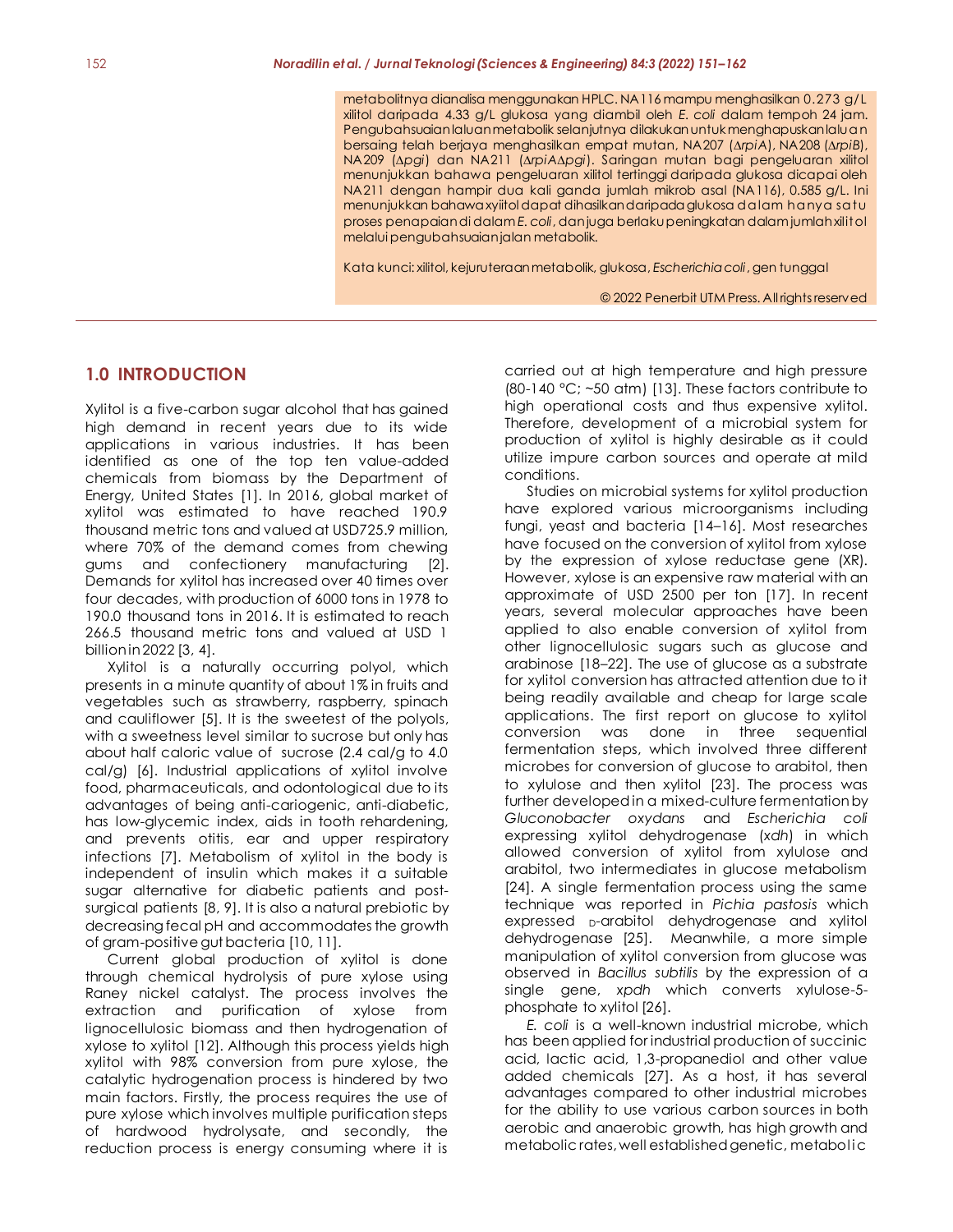and physiological background, and has numerous genetics tools for metabolic engineering [28].

Xylitol conversion in *E. coli* has been studied, with most focus on using xylose or  $<sub>D</sub>$ -arabitol as substrate</sub> [29–34]. As to date, there has yet a report for a single fermentation step for glucose to xylitol conversion in *E. coli*. In this study, we constructed a recombinant *E. coli* expressing *xpdh* enzyme from *Clostridium difficile*  and subjected the strain under metabolic pathways modification to enhance conversion of xylitol from glucose.

### **2.0 METHODOLOGY**

#### **2.1 Microbial Strains and Culture Conditions**

*E. coli* BL21 (DE3) (Novagen) was used as cloning and expression host. Molecular manipulation of the host through DNA recombination and PCR was conducted as described in [35]. The *E. coli* strain was grown on Luria-Bertani (LB) medium or on LB agar plate, incubated at 37 °C for ~17 hours. For production analysis, the cells were grown in LB broth, supplemented with 0.1 mM IPTG, 34 µg/mL chloramphenicol, 50 µg/mL kanamycin and 10g/L of sugar (glucose, arabinose or xylose). The culture was grown at 37 °C while shaking at 200 rpm. All strains used are listed in Table 1.

#### **2.2 Plasmid Construction**

Xylitol phosphate dehydrogenase (*xpdh*) from *Clostridium difficile*, as reported by [26] was codon optimized for *E. coli* and synthesized by GenScript (New Jersey, USA). The plasmid containing xpdh gene (pUC19-xpdh) was digested with *Nde*I and *Xho*I restriction enzymes and ligated into the expression vector pACYC-Duet-1 digested with the same enzymes yielding pACYC-xpdh. The resulting plasmid was transformed into electrocompetent *E. coli* BL21

through electroporation yielding BL21-xpdh (Eppendorf, Germany).

#### **2.3 Expression and SDS-PAGE Analysis**

BL21-xpdh was inoculated into LB medium supplemented with 34 µg/mL chloramphenicol. The expression of xpdh was induced by adding 0.1 mM IPTG at cell density  $OD_{600}$  ~0.6 and incubated for 24 hours. Cells were harvested at 11337 ×*g* for 5 minutes and resuspended in 400 µL BugBuster protein extraction reagent supplemented with 0.1% v/v benzonase, 0.2 mg/ml lysozyme and 1mM phenylmethylsulfonyl fluoride (PMSF) from Novagen (Darmstadt, Germany). Twenty microliters of the total lysate of soluble fraction was run on 12% acrylamide gel, and the proteins were stained with Coomassie Brilliant Blue after electrophoresis.

#### **2.4 Strain Construction**

Disruptions of *E. coli* chromosomal genes were done as described by Datsenko and Wanner, 2000. A gene cassette carrying kanamycin resistant gene flanked by FRT (FLP recognition target) at both sides was PCRamplified from plasmid template, pKD4 by using primers containing 35-nt extensions homologous to the flanking sequence of the targeted gene. The gene cassette was electroporated into competent *E. coli* BL21 carrying λ-red recombinase plasmid, pKD46. The transformed cells were recovered by incubation in LB medium at 37 °C while shaking at 200 rpm for an hour and then plated on selective LB agar containing 50 µg/mL kanamycin. The kanamycin marker in the resulting *E. coli* mutants were removed by pCP20 helper plasmid expressing FLP recombinase and cultured at 42 °C. The gene disruption was verified by PCR of the flanking sequence of the targeted genes. The primers used in this study are listed in Table S1.

| <b>Table 1</b> List of E. coli mutants and plasmid vectors used in this study |  |
|-------------------------------------------------------------------------------|--|
|-------------------------------------------------------------------------------|--|

| Strain/plasmid    | Genotype or phenotype                                                                                                                               | Source/<br>Reference |
|-------------------|-----------------------------------------------------------------------------------------------------------------------------------------------------|----------------------|
| Plasmid           |                                                                                                                                                     |                      |
| pACYC-Duet-1      | Cmr <sup>R</sup> ; E. coli shuttle vector for requiated dual genes expression; $(P_7,$ lacl, P15A ori)                                              | Novagen              |
| pACYC-xpdh        | pACYC-Duet-1 containing xylitol-phosphate dehydrogenase from Clostridium difficile                                                                  | [26]                 |
| pkD46             | Amp <sup>R</sup> ; $\lambda$ red recombinase vector; (araC-P <sub>araB</sub> , $\beta$ y exo, rep A 101 ori)                                        | [36]                 |
| pKD4              | Amp <sup>R</sup> ; FRT-flanked kanamycinresistance gene; (P <sub>R6K</sub> , R6Ky ori)                                                              | [36]                 |
| pCP <sub>20</sub> | Amp <sup>R</sup> ; expresses yeast FLP recombinase gene; ((cl857)(lambda)(ts), ts-rep)                                                              | [36]                 |
| E. coli strain    |                                                                                                                                                     |                      |
| BL21 (DE3)        | E. coli str. B F-ompT galdem lon hsd $S_B(r_B\text{-}m_B\text{-})$ $\lambda$ (DE3 [lacl lacUV5-T7p07 ind1 sam7 nin5])<br>$[maIB+]_{K-12}(\lambdaS)$ | Novagen              |
| <b>NA116</b>      | E. coli BL21 (DE3) pACYC-xpdh                                                                                                                       | This study           |
| NA207             | E. coli BL21 ArpiA::FRT-kan-FRT::pACYC-xpdh                                                                                                         | This study           |
| <b>NA208</b>      | E. coli BL21 ArpiB::FRT-kan-FRT::pACYC-xpdh                                                                                                         | This study           |
| <b>NA209</b>      | E. coli BL21 Apgi::FRT-kan-FRT::pACYC-xpdh                                                                                                          | This study           |
| <b>NA211</b>      | E. coli BL21 ArpiAApgi::FRT-kan-FRT::pACYC-xpdh                                                                                                     | This study           |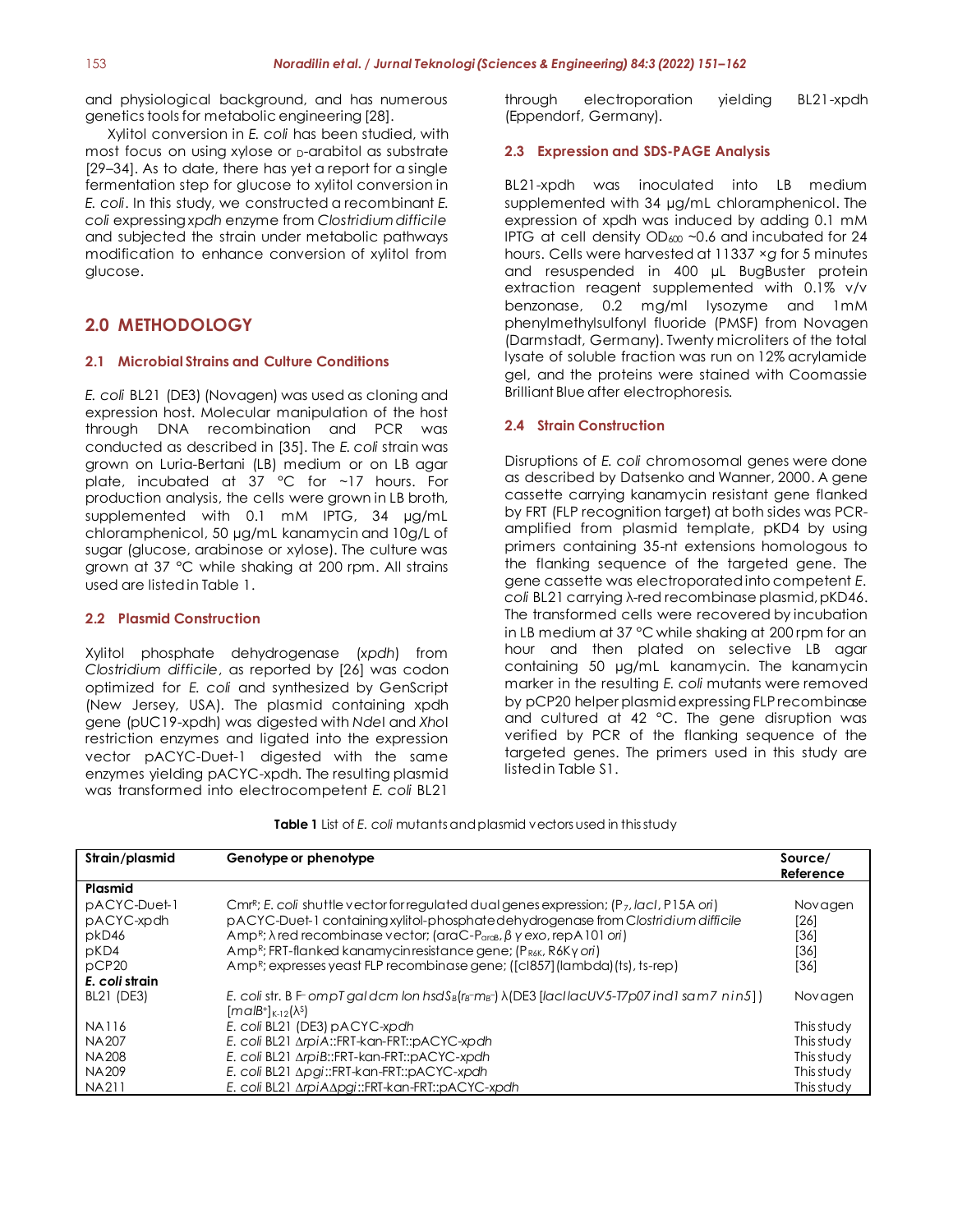#### **2.5 Xylitol Conversion Fermentation**

The seed culture of *E. coli* strain carrying pACYCxpdh was prepared by inoculating a single colony in 10 mL LB broth supplemented with 34 µg/mL chloramphenicol and 50 µg/mL kanamycin at 37 °C and 200 rpm for ~17 hours. Xylitol production experiments were conducted in 250-mL shake-flasks, containing 50 mL of LB medium supplemented with the same antibiotics as the seed culture. The medium was inoculated with 1% of the seed culture and incubated at 37 °C and 200 rpm. The cells were induced by adding 0.1 mM IPTG and 10 g/L sugar Dglucose when the optical density of the culture  $OD_{600}$ reached ~0.6. The culture was sampled periodically by withdrawing 2mL each time to determine  $OD_{600}$ and the concentration of residual substrates and products. The removed culture was centrifuged at 11337 ×*g* for 10 minutes and the supernatant was transferred to a fresh tube and stored at -20 °C for subsequent HPLC analysis. Each experiment was performed in triplicate and the values of the data are reported in mean and standard error.

#### **2.6 Analysis of Sugars and Metabolites**

Concentrations of sugars and cultural metabolites were measured by using high performance liquid chromatography (HPLC) system, equipped with 1525 binary pump, 2414 refractive index detector (RID) and 2707 autosampler (Waters, USA). Glucose and xylitol were separated by using Rezex RPMmonosaccharide Pb<sup>+</sup> column (length; 300 x 7.8 mm, Phenomenex, California, USA). The system was operated using filtered pure water as its mobile phase, running at flow rate 0.6 mL/min with 75 °C oven and 40 °C detector temperatures. Meanwhile, ethanol and acetate were separated by using Rezex ROA-organic acid H+ (length; 250 x 4.6 mm, Phenomenex, California, USA) with 0.005N sulfuric acid as mobile phase, with 0.4 mL/min flow rate and oven and detector temperatures of 50 °C and 40 °C respectively.

#### **3.0 RESULTS AND DISCUSSION**

#### **3.1 Construction and Expression of XPDH in** *E. coli*

To study the conversion of xylitol from glucose in *E. coli*, xylitol-5-phosphate dehydrogenase (*xpdh*) from *C. difficile* [26] was cloned into pACYC-Duet-1 expression vector and expressed in *E. coli* BL21 (DE3), denoted as NA116 strain. The nucleotide sequence corresponding to the *xpdh* protein sequence was codon-optimized for *E. coli* and synthesized (GenScript, USA), PCR amplified and cloned into pACYC-Duet-1 expression vector. The gene size was 1054 kb long and its expression was controlled under the T7 promoter. The expression of the gene was induced by the addition of IPTG which yielded a protein size of ~38 kDa on SDS-PAGE, which coincides with the predicted molecular weight of *xpdh (*Figure 1)*.*



**Figure 1** Expression of recombinant enzyme, xylitol phosphate dehydrogenase (xpdh) in *E. coli*. Soluble cell extracts were prepared from *E. coli* BL21(DE3) wild type (-) and *E. coli* BL21(DE3) carrying pACYC-xpdh (NA116) (+) induced for 24-hours at 37°C. The soluble fraction of the cell lysate was analyzed on SDS-PAGE using a 12% acrylamide gel. The arrow indicates *xpdh*. Lane M is the protein marker.

The enzyme activity for *xpdh* was not conducted due to the absence of commercial xylulose-5 phosphate. Thus, the functionality of the *xpdh* in *E. coli* was shown by xylitol production screening. Initial screening in fermentation medium added with 10 g/L glucose showed that NA116 successfully produced 0.273 g/L xylitol after 24 hours with 4.33 g/L glucose consumed, which gives net xylitol conversion of 0.063 g/g (Table 1). Compared to the original study in *B. subtilis*, the yield was much lower due to the use of different expression host and the original study also has modified pathways for xylitol conversion [26].

|  |  |  |  | <b>Table 1</b> Production of xylitol using xpdh gene |
|--|--|--|--|------------------------------------------------------|
|--|--|--|--|------------------------------------------------------|

| Substrate<br>consumed<br>(g/L) | Xylitol<br>produced<br>(g/L) | Percent<br>conversion<br>(%) | Organism    | Ref                  |
|--------------------------------|------------------------------|------------------------------|-------------|----------------------|
| 4.33                           | 0.273                        | 6.3                          | E. coli     | <b>This</b><br>study |
| 10                             | 2.3                          | 23                           | B. subtilis | [26]                 |

In previous reports on direct glucose conversion to xylitol, two key enzymes were used; arabitol dehydrogenase (a*rdh*) which converts arabitol to xylulose, and xylulose dehydrogenase (*xdh*) which converts xylulose to xylitol [25, 37]. The system was applied in *Pichia pastoris* to convert glucose to xylitol in a single fermentation, and it also observed low xylitol yield, at 0.079 g/g conversion [25]. The report stated that the main reason for low xylitol yield was due to low flux of glucose to pentose phosphate pathway. In relation to this study, the conversion of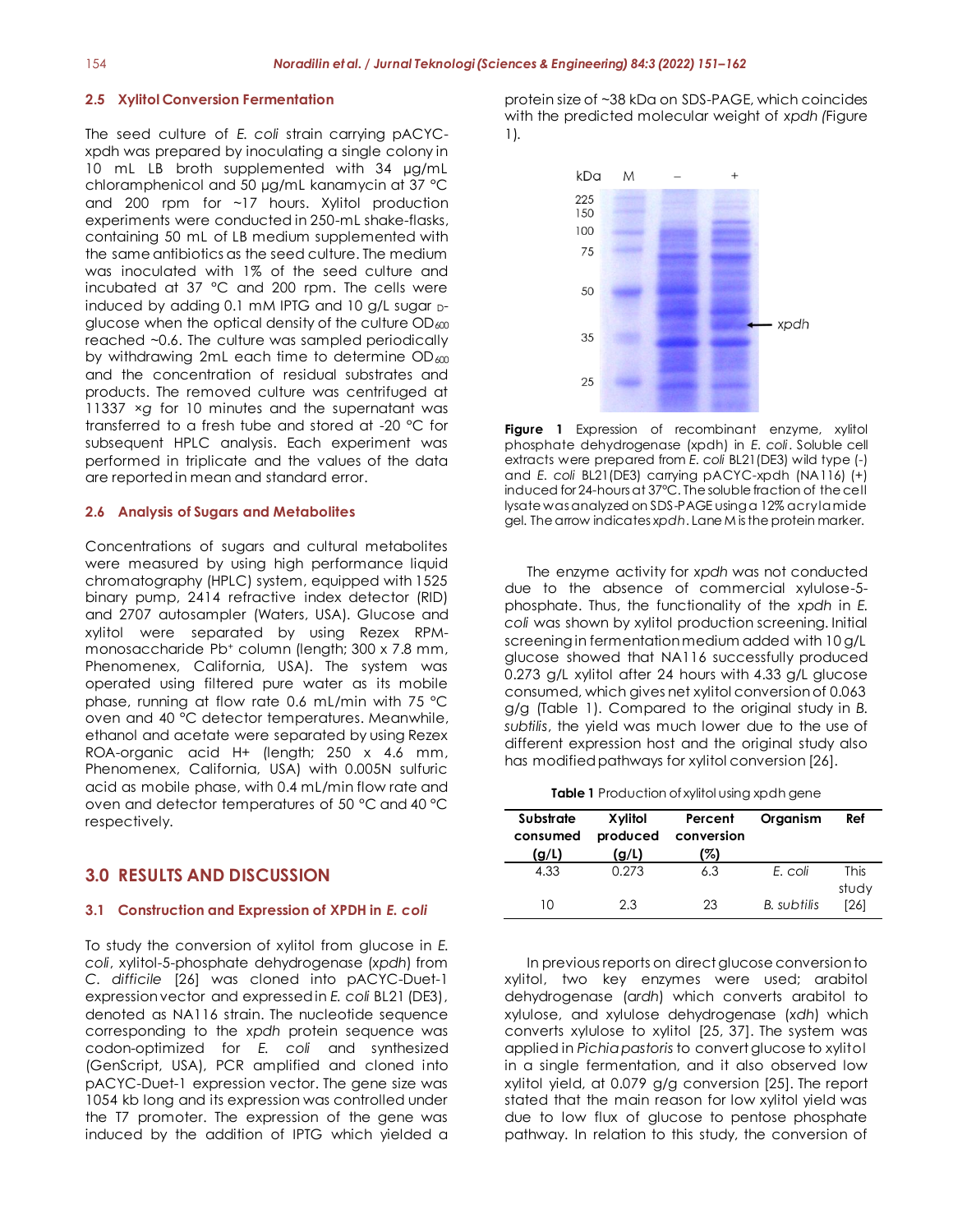xylitol by *xpdh* expression also occurred in the pentose phosphate pathway which has competing flux with glycolysis. Moreover, as direct conversion of

glucose to xylitol by *xpdh* involved a series of reactions, it is possible to have certain reactions becoming limiting steps for the xylitol conversion.



**Figure 2** Schematic representation of *E. coli* metabolic pathway manipulations for xylitol conversion from glucose, xylose and arabinose. Recombinant gene, *xpdh* from *Clostridium difficile* converts xylulose-5-phosphate to xylitol-5-phophate which is further dephosphorylated to xylitol. Two metabolic pathways encoded by *pgi* and *rpiA/rpiB* were deleted to divert the flux towards *xpdh* pathway. PPP, pentose phosphate pathway; TCA cycle, tricarboxylic acid cycle; 6-P-Glc, glucose-6-phosphate; 6-P-Glc-1, 6 phosphoglucono-δ-lactone; Glc6P, 6-phosphogluconate; Ru5P, ribulose-5-phosphate; Xylulose-5P, xylulose-5-phosphate; xylitol5P, xylitol-5-phosphate; R5P, ribose-5-phosphate; L-Ru, L-ribulose; L-Ru5P, L-ribulose-5-phosphate; F6P, fructose-6-phosphate; FBP, fructose-1,6-phosphate; G3P, glyceraldehyde-3-phosphate; *pgi*, phosphoglucose isomerase; *zwf*, glucose-6-phosphate dehydrogenase; *pgl*, 6-phosphogluconolactonase; *gnd*, 6-phosphogluconate dehydrogenase; *rpiA*, ribose-5-phosphate isomerase A; *rpiB*, ribose-5-phosphate isomerase B; *rpe*, ribulose-5-phosphate-3-epimerase; *tktA*, transketolase A; *tktB*, transketolase B; *xylA*, xylose isomerase; *xylB*, xylulokinase; *araA*, L-arabinose isomerase; *araB*, L-ribulokinase; *araD*, L-ribulose-5 phosphate-4-epimerase.

The glucose metabolic pathway consists of two reactions that divert its carbon from forming xylulose-5-phosphate, encoded by *pgi* and *rpiA*/*rpiB* thus explained its lower conversion (Figure 2). Therefore, metabolic modifications were done targeting these reactions.

Several studies in xylitol conversion from glucose also reported that the introduced *ardh* and *xdh* became the limiting step because the enzymes required the use of NADH cofactor [21, 38, 39]. As *xpdh* reaction also required NADH as cofactor, the low yield of xylitol could also be attributed to cofactor imbalance in the system.

#### **3.3 Optimization of Metabolic Pathway for Xylitol Conversion**

Metabolic pathway modifications involving *pgi*, *rpiA* and *rpiB* showed significant improvement on xylitol production in *E. coli.* Manipulation of the genes generated four *E. coli* mutants carrying single and double gene deletions identified as NA207 (*∆rpiA*), NA208 (*∆rpiB*), NA209 (*∆pgi*) and NA211 (*∆rpiA∆pgi*) (Table 1).

Screening on glucose as substrate, all mutants showed improvement in xylitol production compared to the original recombinant strain, NA116 (BL21-*xpdh*) with significant difference (p<0.05). Highest xylitol production from glucose was achieved by NA211 (*∆rpiA∆pgi*) with 0.584 g/L at 72 h fermentation, followed by NA208 (∆*rpiB*) with 0.435 g/L, NA207 (∆*rpiA*) with 0.380g/L, NA209 (∆*pgi*) with 0.320 g/L and the parent strain, NA116 (BL21-xpdh) with 0.284 g/L (Table 3). Production of xylitol showed exponential increase within 24 h in all strains, and entered stationary phase afterwards (Figure 3).

Through the 72 h fermentation, all strains showed highest performance for xylitol conversion during the first 24 h. However, the specific productivity of the *E. coli* strains during the 24 h fermentation showed a slight different trend where only NA211 (*∆rpiA∆pgi*) and NA207 (*∆rpiA*) recorded significant xylitol conversion compared to the parent strain, NA116 (Table 3). Highest xylitol productivity was achieved at 24 h fermentation for most strains while NA207 (*∆rpiA*)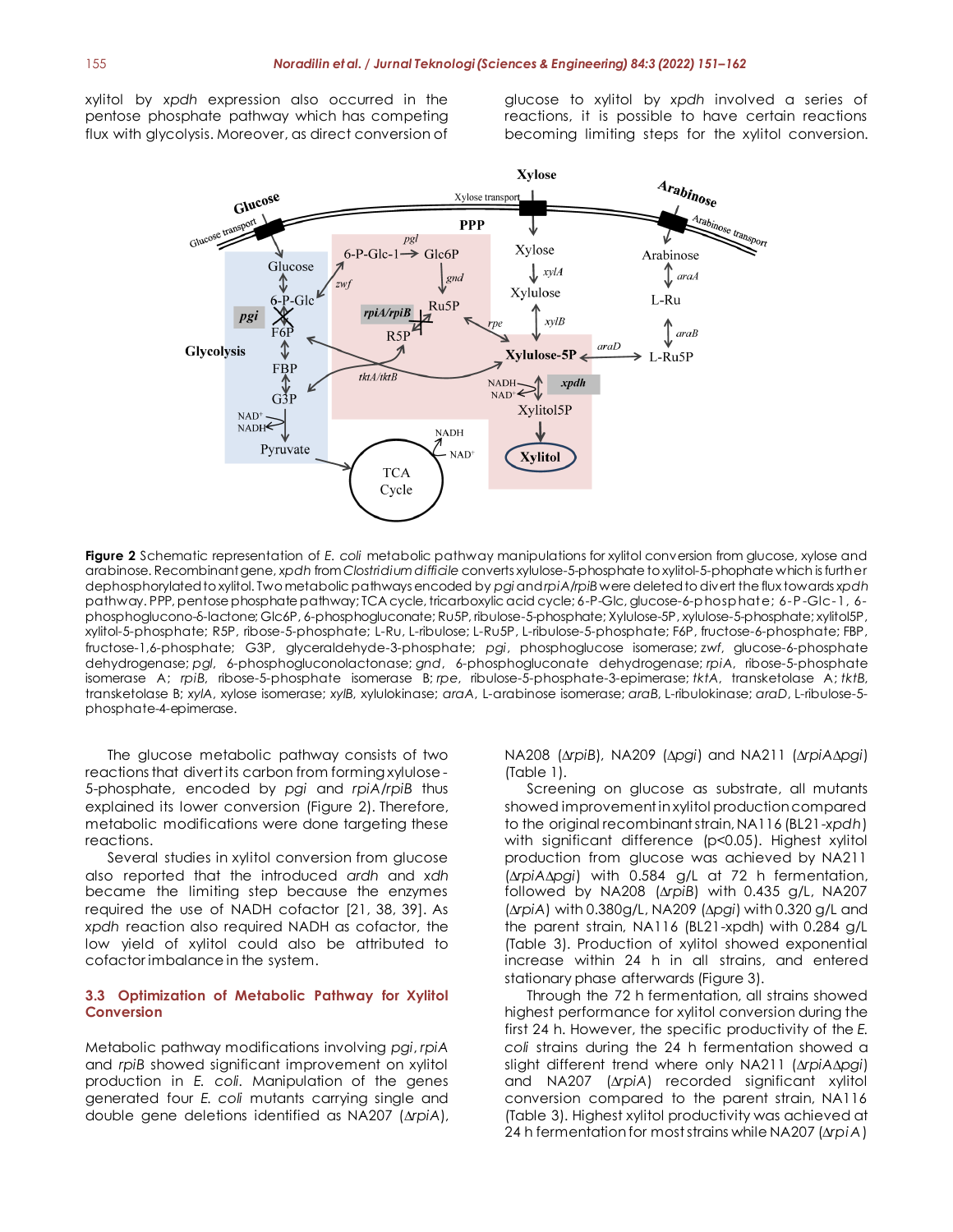and NA211 (*∆rpiA∆pgi*) reached productivity peak at 12 h (Table 2). It could be related that the best xylitol conversion was maintained in the 24 h when the cells were actively growing and consuming most substrates during the batch fermentation. Highest NA116

performance was achieved by NA211 (*∆rpiA∆pgi*) which showed highest xylitol productivity with 0.087 g/g xylitol conversion at 12 hour fermentation followed by NA207 (*∆rpiA*) at 0.072 g/g.



**Figure 3** Production of xylitol from glucose by *E. coli* mutants, NA116 (BL21-*xpdh*), NA207 (*∆rpiA*), NA208 (*∆rpiB*), NA209 (*∆pgi*) and NA211 (*∆rpiA∆pgi*). Each data represents the mean of triplicate cultures with error bars indicating standard error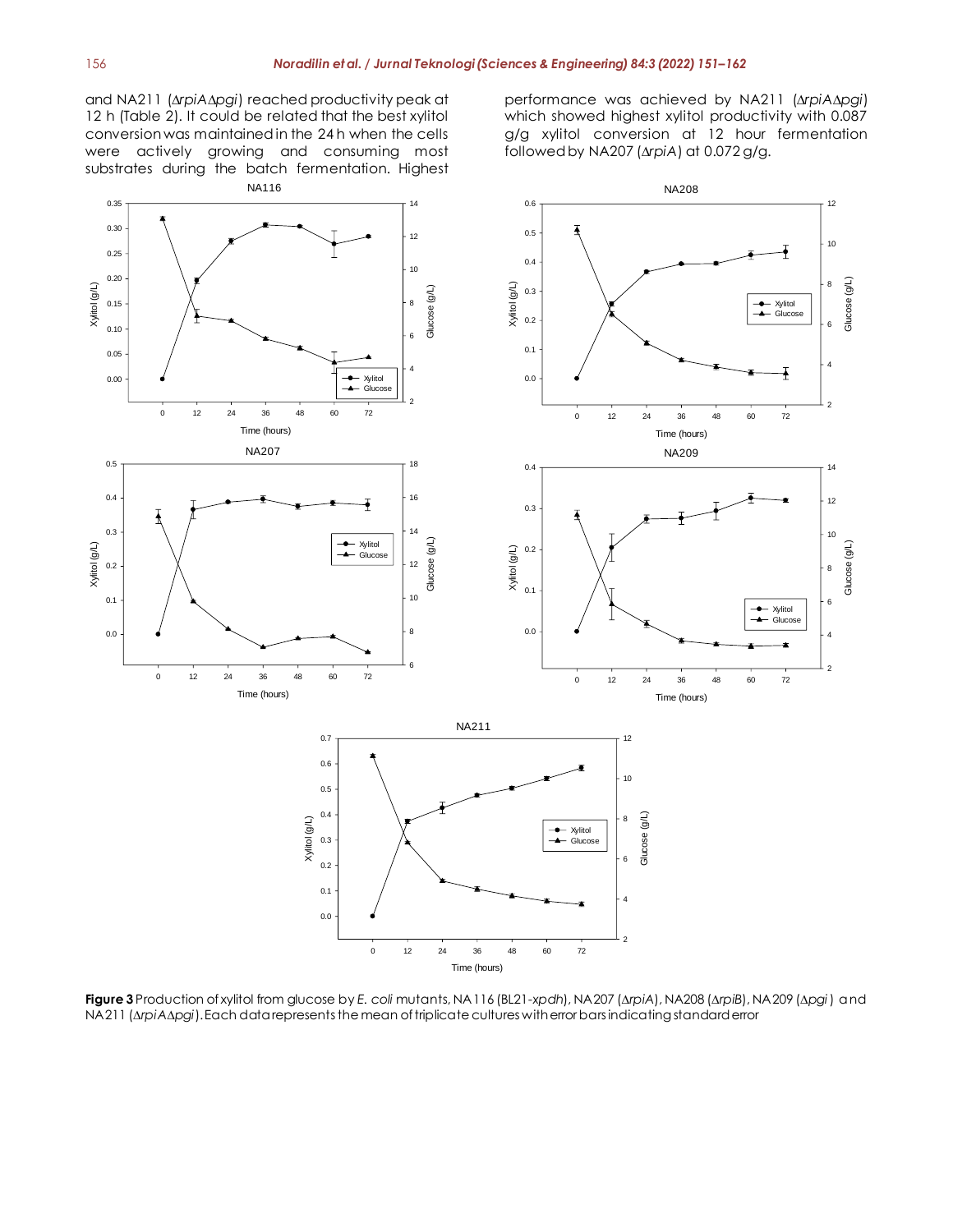**Table 2** Specific production of xylitol from consumed glucose at different fermentation time.

| <b>Strain</b> |        | Specific xylitol production from glucose, $Y_{P/S}$ | (g/g) |       |         |       |
|---------------|--------|-----------------------------------------------------|-------|-------|---------|-------|
|               | 12- hr | 24-hr                                               | 36-hr | 48-hr | 60-hr   | 72-hr |
| NA116         | 0.048  | 0.063                                               | O.O56 | 0.051 | 0.039   | 0.043 |
| NA 207        | 0.072  | 0.058                                               | 0.051 | 0.052 | 0.054   | 0.047 |
| NA 208        | 0.061  | 0.065                                               | 0.061 | 0.058 | 0.060   | 0.061 |
| NA 209        | 0.038  | 0.042                                               | 0.037 | 0.038 | 0.042   | 0.041 |
| NA211         | 0.087  | 0.069                                               | N N72 |       | (1.075) | O 078 |

Compared to all mutants, NA211 (*∆rpiA∆pgi*) showed highest conversion of xylitol with up to two times (0.584 g/L) compared to that of the original strain, NA116 (0.284 g/L) ( $p < 0.05$ ) and highest overall specific productivity, 0.078 g/g (Table 3). This was caused by the increased formation of X5P due to the disruption of competing pathways, *pgi* and *rpiA*, which increased the glucose carbon flux towards pentose phosphate pathway [40, 41]. It is also interesting to note that the disruption of the Rpi reaction (encoded by *rpiA* and *rpiB*) caused reverse reactions in the non-oxidative branch of pentose phosphate pathway, particularly Tkt and Tal genes, NA116



to generate ribulose-5-phosphate (R5P), an essential metabolite in *E. coli* [42]. Since reverse reaction for generation of R5P would also yield X5P, it was assumed that Rpi pathway disruption also increased the flux for *xpdh* reactions, thus resulting in higher xylitol. However, it was also noted that the attempt for complete disruption of the Rpi pathway through double deletions of *rpiA* and *rpiB* was not achieved in this study. In another report, *rpiA* was suggested to be an essential pathway in *E. coli* [40], as it is the major enzyme for the ribose isomerase reaction, whereas *rpiB* is only induced when *rpiA* is disrupted [43]. As we were unable to construct the double deletions of *rpiA* and *rpiB*, it correlates with the previous assumption that the reaction is essential. It is noted that xylitol production in most strains reached saturation after 24 hours of fermentation (Figure 3). Growth of *E. coli* on fermentable sugars such as glucose would generate acetate through the oxidation of pyruvate via acetyl-coA. There are several factors that caused acetate accumulation,

which include the imbalance of glucose channeled

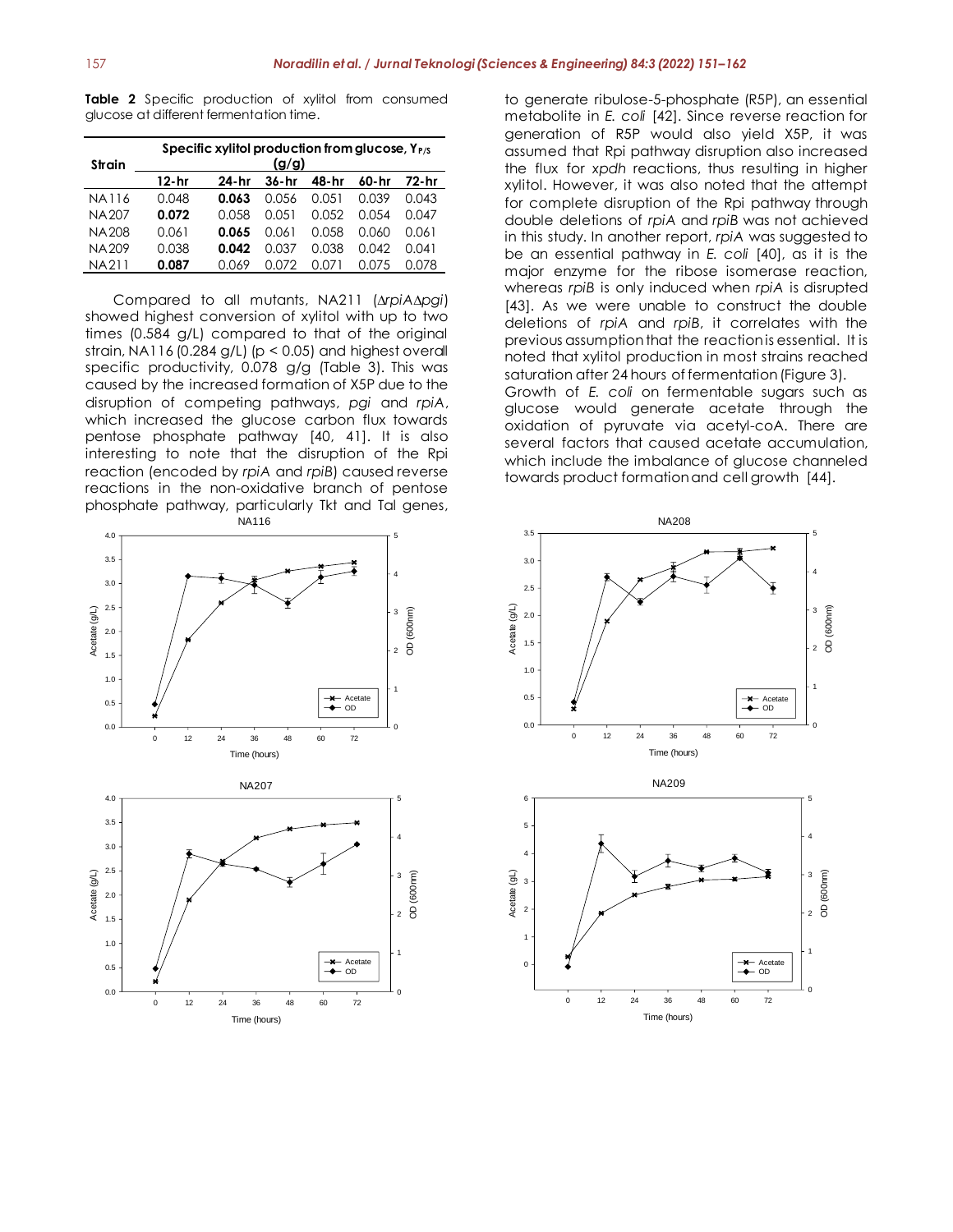

**Figure 4** Acetate and growth profile of *E. coli* mutants. NA116 (BL21-*xpdh*), NA207 (*∆rpiA*), NA208 (*∆rpiB*), NA209 (*∆pgi*) and NA211 (*∆rpiA∆pgi*). Each data represents the mean of triplicate cultures with error bars indicating standard error

| Strain       | Sugar<br>consumed<br>(g/L) | <b>Final Xylitol</b><br>(g/L) | Xylitol<br>productivities<br>$(gl^{-1}h^{-1})$ | <b>Specific</b><br>production<br>$Y_{D/S}$ | Final<br>acetate<br>(g/L) | Final<br>ethanol<br>(g/L) | Final<br><b>OD</b> <sub>600</sub> | Final pH |
|--------------|----------------------------|-------------------------------|------------------------------------------------|--------------------------------------------|---------------------------|---------------------------|-----------------------------------|----------|
| <b>NA116</b> | 6.56                       | 0.284                         | 0.004                                          | 0.043                                      | 3.442                     | 0.835                     | 4.073                             | 4.43     |
| <b>NA207</b> | 8.107                      | 0.380                         | 0.005                                          | 0.047                                      | 3.497                     | 0.955                     | 3.813                             | 4.37     |
| <b>NA208</b> | 7.137                      | 0.435                         | 0.006                                          | 0.061                                      | 3.229                     | 0.843                     | 3.570                             | 4.42     |
| NA 209       | 7.781                      | 0.320                         | 0.004                                          | 0.041                                      | 3.172                     | 0.818                     | 3.053                             | 4.46     |
| NA211        | 7.485                      | 0.584                         | 0.008                                          | 0.078                                      | 3.403                     | 0.934                     | 4.27                              | 4.34     |

**Table 3** Summary of xylitol production from *E. coli* mutants. All metabolites reported were at 72-hour fermentation

It is observed in this study that fermentation of the *E. coli* strains on glucose observed high acetate, with over 2 g/L after 24 hours (Figure 4). Generally, acetate concentration of over 2 g/L could cause adverse effects on *E. coli* growth and synthesis of recombinant protein [45]. All mutants in this study showed high acetate concentration of more than 3 g/L at the end of fermentation, 72 h, with highest concentration at 3.497 g/L by NA207, while lowest at 3.172 g/L by NA209. Consequently, this high level of acetate was seen to have affected the mutants' growth and xylitol production, where all mutants entered stationary phase after only 12 hours despite the presence of glucose remaining in the culture (Figure 3 and Figure 4).

Similar observation was also reported in the production of xylitol in *E. coli* using xylose-glucose mixture, where high acetate secretion caused lower xylitol production due to imbalance in glucose channeling in biomass and product formation [46]. The study also reported that increasing the flux towards xylitol formation by eliminating all competing pathways in xylose conversion to xylitol reduced acetate accumulation and thus improved xylitol formation. In application to this study, complete removal of competing pathways for xylitol formation from glucose was not feasible as Rpi reaction was essential to the cell [43], and Tkt (*tktA*/*tktB*) mutants

were also reported to have truncated growth, thus require the pyridoxine and aromatic amino acids for growth [47]. Carbon diversion towards acetate formation is highly undesirable, which caused carbon loss in chemical conversion. However, further manipulation in fermentation conditions and also metabolic modifications in acetate pathway in future study can help to reduce acetate flux thus improving product formation.

Comparing to other studies, conversion of xylitol from glucose in *E.coli* has mainly focused on the glucose  $\rightarrow$  arabitol  $\rightarrow$  xylulose  $\rightarrow$  xylitol route using two key enzymes which are arabitol dehydrogenase (*ardh*) and xylitol dehydrogenase (*xdh*) [21, 48, 49]. In a study using a mix culture of *E. coli* expressing *xdh* and *ardh* separately, high xylitol yield was reported with 0.87 g/g xylitol from arabitol [49]. Another strategy of using a mix culture of *E. coli* expressing *xdh* and alcohol dehydrogenase (*adh*) for cofactor regeneration, and *Gluconobac-ter thailandicus*  observed 0.89 g/g xylitol conversion from arabitol [48]. Highest xylitol conversion from glucose in this study was observed at 0.078 g/g by NA211 (∆*rpiA*∆*pgi*) (Table 3) which is considerably low compared to the studies above. However, this is expected as arabitol conversion to xylitol only requires two steps conversion by *ardh* (arabitol to xylulose) and *xdh* (xylulose to xylitol). Meanwhile, when compared to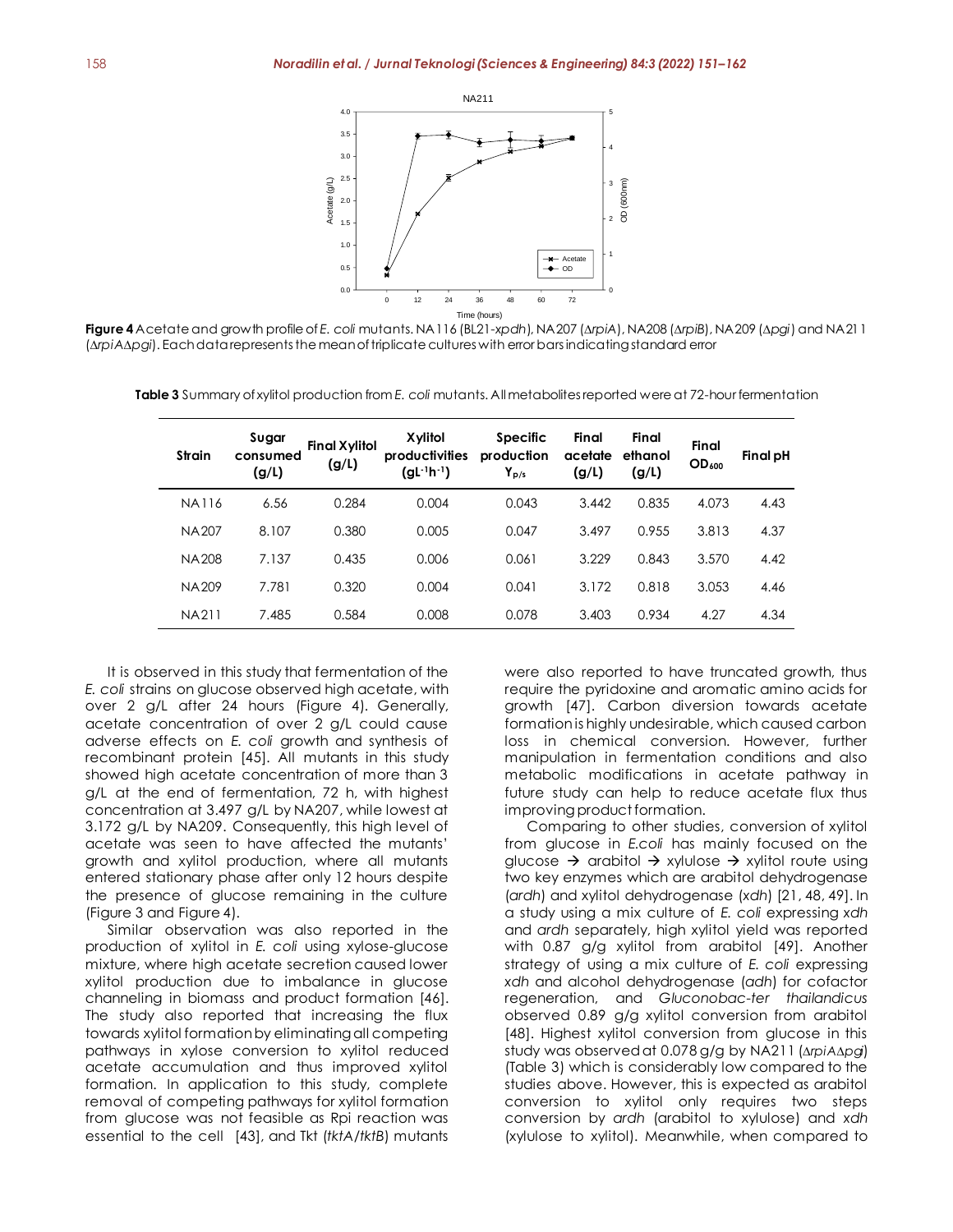the studies using glucose as initial substrate, *Zygosaccharomyces rouxii* expressing both *ardh* and *xdh* produced 0.038 g/g xylitol from glucose [50]. Improved yield was also reported by glucose conversion to xylitol in *P. pastoris* with 0.078 g/g xylitol from glucose [25]. As this is the first report of xylitol conversion from glucose in *E. coli*, our yield at 0.078 g/g xylitol to glucose by NA211 is comparable to these studies. This also showed that production of xylitol using only *xpdh* could also give a high yield as to when expressing two enzymes, *ardh* and *xdh*.

### **4.0 CONCLUSION**

In this study, we were able to show that the expression of a single gene, *xpdh* allowed xylitol conversion from glucose in a single fermentation in *E. coli*. The ability of the strain to convert xylitol from glucose could open many opportunities in the study of microbial conversion of xylitol. Metabolic modification of *E. coli* showed significant improvement of xylitol yield from glucose with twice the amount of xylitol compared to the original strain. Further manipulation to improve the system could be done to disrupt Tkt pathway to eliminate X5P from being used for cell growth and thus concentrated the flux towards xylitol production. Process optimization should also be applied to reduce acetate formation and thus increase cell viability for xylitol production.

#### **Acknowledgement**

This research is fully supported by National Grant by MOSTI (Tier 1), grant number PY/2012/01490(Q.J130000.25.44.03H94). The authors fully acknowledged MOSTI for the approved fund which makes this important research viable and effective.

### **References**

- [1] Bozell, J. J., and Petersen, G. R. 2010. Technology Development for the Production of Biobased Products from Biorefinery Carbohydrates—the US Department of Energy's "Top 10" Revisited. *Green Chem.* 12(4): 539-5 5 4. https://doi.org/ 10.1039/B922014C.
- [2] Industry Experts. 2014. Xylitol, A Global Market Ov erv iew. *Industry Experts*. Retrieved January 7, 2018, from https://www.marketresearch.com/ product/sample-8164119.pdf.
- [3] Delgado Arcaño, Y., Valmaña García, O. D., Mandelli, D., Carvalho, W. A., and Magalhães Pontes, L. A. 2020. Xylitol: A Review on the Progress and Challenges of Its Production by Chemical Route. *Catalysis Today*. 344: 2-14. https://doi.org/ 10.1016/j.cattod.2018.07.060.
- [4] Hyvönen, L., Koivistoinen, P., and Voirol, F. 1982. Food Technological Evaluation of Xylitol. *Advances in Food Research*. Cambridge: Academic Press. 28: 373-403.
- [5] Ur-Rehman, S., Mushtaq, Z., Zahoor, T., Jamil, A., and Murtaza, M. A. 2015. Xylitol: A Review on Bioproduction,

Application, Health Benefits, and Related Safety Issues. *Critical Reviews in Food Science and Nutrition*. 55(11): 1514-1528. https://doi.org/10.1080/10408398.2012.702288.

- [6] Grembecka, M. 2015. Sugar Alcohols—Their Role in the Modern World of Sweeteners: A Review. *European Food Research and Technology*. 241(1): 1-14. https://doi.org/10.1007/s00217-015-2437-7.
- [7] Prakasham, R. S., Rao, R. S., and Hobbs, P. J. 2009. Current Trends in Biotechnological Production of Xylitol and Future Prospects. *Current Trends in Biotechnology and Pharmacy*. 3(1): 8-36.
- [8] Su, B., Wu, M., Lin, J., and Yang, L. 2013. Metabolic Engineering Strategies for improving Xylitol Production from Hemicellulosic Sugars. *Biotechnology Letters*. 35(11 ): 1781-1789. https://doi.org/10.1007/s10529-013-1279-2.
- [9] Parajó, J. C., Domínguez, H., and Domínguez, J. M. 1998. Biotechnological Production of Xylitol. Part 1: Interest of Xylitol and Fundamentals of Its Biosynthesis. *Bioresource Technology*. 65(3): 191-201. https://doi.org/10.1016/S0960- 8524(98)00038-8.
- [10] O'Donnell, K., and Kearsley, M. W. 2012. *Sweeteners and Sugar Alternatives in Food Technology.* Second Edition. Oxford: Wiley Blackwell. https://doi.org/ 10.1002/9781118373941
- [11] Gasmi Benahmed, A., Gasmi, A., Arshad, M., Shanaida, M., Lysiuk, R., Peana, M., … Bjørklund, G. 2020. Health Benefits of Xylitol. *Applied Microbiology and Biotechnology.* https://doi.org/10.1007/s00253-020-10708-7.
- [12] Rafiqul, I.S.M., and Sakinah, A.M.M. 2013. Processes for the Production of Xylitol-A Review. *Food Reviews International*. 29(2): 127-156. https://doi.org/10.1080/87559129.2012.714434.
- [13] Albuquerque, T. L. De, Da Silva, I. J., De MacEdo, G. R., and Rocha, M. V. P. 2014. Biotechnological Production of Xylitol from Lignocellulosic Wastes: A Review. *Process Biochemistry.* 49(11): https://doi.org/10.1016/j.procbio.2014.07.010.
- [14] Chen, X., Jiang, Z. H., Chen, S., and Qin, W. 2010. Microbial and Bioconversion Production of D-xylitol and Its Detection and Application. *International Journal of Biological Sciences*. 6(7): 834-844. https://doi.org/10.7150/ijbs.6.834.
- [15] Pal, S., Mondal, A. K., and Sahoo, D. K. 2016. Molecular Strategies for Enhancing Microbial Production of Xylitol. *Process Biochemistry*. 51(7): 809-819. https://doi.org/10.1016/j.procbio.2016.03. 017.
- [16] Da Silva, S. S., and Chandel, A. K. 2012. *D-Xylitol*.)*D-Xylit o l: Fermentative Production, Application and*  **Commercialization.** Heidelberg: Springer https://doi.org/10.1007/978-3-642-31887-0.
- [17] Xu, Y., Chi, P., Bilal, M., and Cheng, H. 2019. Biosynthetic Strategies to Produce Xylitol: An Economical Venture. *Applied Microbiology and Biotechnology*. 103(13 ): 5 1 4 3- 5160. https://doi.org/ 10.1007/s00253-019-09881-1.
- [18] Dhar, K. S., Wendisch, V. F., and Nampoothiri, K. M. 2016. Engineering of Corynebacterium Glutamicum for Xylitol Production from Lignocellulosic Pentose Sugars. *Journal of Biotechnology*. 230: 63-71. https://doi.org/10.1016/j.jbiotec.2016.05.011.
- [19] Qi, Y., Zhang, H., Yun, J., Yang, M., Zhang, G., Xue, Y., … Ran, L. 2017. Biosynthesis of Xylitol from Glucose : Microorganism, Key Enzymes and Genetically Engineere d Strains. *American Journal of Bioscience and Bioengineering*. 5(5): 109-112. https://doi.org/10.11648/j.bio.20170505.13.
- [20] Sakakibara, Y., Saha, B. C., and Taylor, P. 2009. Microbial Production of Xylitol from l-arabinose by Metabolically Engineered Escherichia coli. *Journal of Bioscience and Bioengineering*. 107(5): 506-511. https://doi.org/10.1016/j.jbiosc.2008.12.017.
- [21] Zhou, P., Li, S., Xu, H., Feng, X., and Ouyang, P. 2012. Construction and Co-expression of Plasmid Encoding Xylitol Dehydrogenase and a Cofactor Regeneration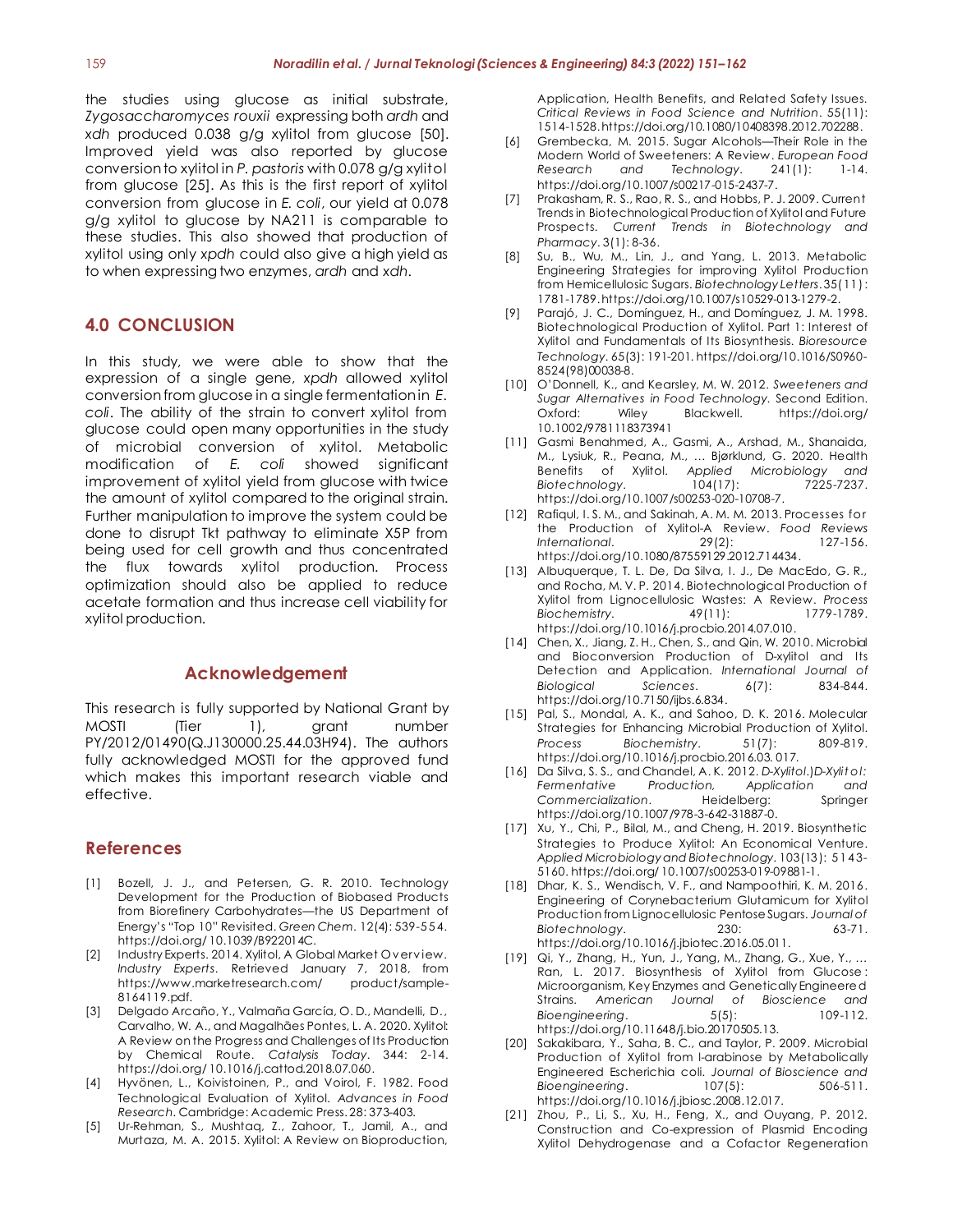Enzyme for the Production of Xylitol from d-arabitol. *Enzyme and Microbial Technology*. 51(2): 119-124. https://doi.org/10.1016/j.enzmictec. 2012.05.002.

- [22] Yoon, B. H., Jeon, W. Y., Shim, W. Y., and Kim, J. H. 2011. L-Arabinose Pathway Engineering for Arabitol-free xylitol Production in Candida Tropicalis. *Biotechnology Letters*. 33(4): 747-753. https:// doi.org/10.1007/s10529-010-0487-2.
- [23] Onishi, H., and Suzuki, T. 1969. Microbial Production of Xylitol from Glucose. *Applied Microbiology*. 18(6): 1031- 1035. https://doi.org/10.1016/j.biortech. 2010.10.074.
- [24] Qi, X. H., Zhu, J. F., Yun, J. H., Lin, J., Qi, Y. L., Guo, Q., and Xu, H. 2016. Enhanced Xylitol Production: Expression of Xylitol Dehydrogenase from Gluconobacter oxydans and Mixed Culture of Resting Cell. *Journal of Bioscience and Bioengineering*. 122(3): 257-262. https://doi.org/ 10.1016/j.jbiosc.2016.02.009.
- 2014. Genetically Engineered Pichia Pastoris Yeast for Conversion of Glucose to Xylitol by a Single-ferment at io n Process. *Applied Microbiology and Biotechnology*. 9 8 (8): 3539-3552. https://doi.org/10.1007/s00253-013-5501-x.
- [26] Povelainen, M., and Miasnikov, A. N. 2007. Production of Xylitol by Metabolically Engineered Strains of Bacillus Subtilis. *Journal of Biotechnology*. 128(1): 24-31. https://doi.org/10.1016/j.jbiotec.2006. 09.008.
- [27] Yu, C., Cao, Y., Zou, H., and Xian, M. 2011. Metabolic Engineering of Escherichia coli for Biotechnological Production of High-value Organic Acids and Alcohols. *Applied Microbiology and Biotechnology*. 89(3): 573 -58 3 . https://doi.org/ 10.1007/s00253-010-2970-z.
- [28] Wang, C., Pfleger, B. F., and Kim, S. W. 2017. Reassessing Escherichia coli as a Cell Factory for Biofuel Production. *Current Opinion in Biotechnology*. 45: 92-103. https://doi.org/10.1016/ j.copbio.2017.02.010.
- [29] Su, B., Wu, M., Zhang, Z., Lin, J., and Yang, L. 2015. Efficient Production of Xylitol from Hemicellulosic Hydrolysate Using Engineered Escherichia coli. *Metabolic Engineering*. 31: 112-122. https://doi.org/ 10.1016/j.ymben.2015.07.003.
- [30] Li, S., Ye, Z., Moreb, E. A., Hennigan, J. N., Castellanos, D. B., Yang, T., and Lynch, M. D. 2021. Dynamic Control Ov e r Feedback Regulatory Mechanisms Improves NADPH Flux and Xylitol Biosynthesis in Engineered E. coli. *Metabolic Engineering*. 64(January): 26-40. https://doi.org/ 10.1016/j.ymben.2021.01.005.
- [31] Abd Rahman, N. H., Md. Jahim, J., Abdul Munaim, M. S., A. Rahman, R., Fuzi, S. F. Z., and Md. Illias, R. 2020. Immobilization of Recombinant Escherichia coli on Multiwalled Carbon Nanotubes for Xylitol Production. *Enzyme and Microbial Technology*. 135(August 2019): 109495. https://doi.org/ 10.1016/j.enzmictec.2019.109495.
- [32] Jin, L. Q., Xu, W., Yang, B., Liu, Z. Q., and Zheng, Y. G. 2019. Efficient Biosynthesis of Xylitol from Xylose by Coexpression of Xylose Reductase and Glucose Dehydrogenase in Escherichia coli. *Applied Biochemistry and Biotechnology*. 187(4): 1143-1157. https://doi.org/10.1007/s12010-018-2878-  $\Omega$ .
- [33] Chin, J. W., and Cirino, P. C. 2011. Improved NADPH Supply for Xylitol Production by Engineered Escherichia coli with Glycolytic Mutations. *Biotechnology Progress*. 27(2): 333-341. https://doi.org/10.1002/btpr.559.
- [34] Kim, S. M., Choi, B. Y., Ryu, Y. S., Jung, S. H., Park, J. M., Kim, G. H., and Lee, S. K. 2015. Simultaneous Utilization of Glucose and Xylose via Novel Mechanisms in Engine e re d Escherichia coli. *Metabolic Engineering*. 30: 141-148. https://doi.org/ 10.1016/j.ymben.2015.05.002.
- [35] Yamada, Y., Miura, K., Kumagai, T., Hayakawa, C., Miyazaki, S., Matsumoto, A., … Wakamatsu, N. 2001. Molecular Analysis of Japanese Patients with Rett Syndrome: Identification of Five Novel Mutations and Genotype-phenotype Correlation Communicated by Mark H. Paalman Online Citation: Human Mutation, Mutation in Brief #443 (2001) Online http://journals.wil. *Human Mutation*. 18(3): 253. https://doi.org/10.1002/humu.1186.abs.
- [36] Datsenko, K. A., and Wanner, B. L. 2000. One-step

Inactivation of chromosomal Genes in Escherichia coli K-12 using PCR Products. *Proceedings of the National Academy of Sciences*. 97(12): 6640-6645. https://doi.org/10.1073/pnas.120163297.

- [37] Yahashi, Y., Horitsu, H., Kawai, K., Suzuki, T., and Takamizawa, K. 1996. Production of Xylitol from D-xylose by Candida Tropicalis: The Effect of D-glucose Feeding. *Journal of Fermentation and Bioengineering*. 81(2): 148- 152. https://doi.org/ 10.1016/0922-338X(96)87593-3.
- [38] Li, S., Zhang, J., Xu, H., and Feng, X. 2016. Improved Xylitol Production from d-arabitol by Enhancing the Coenzyme Regeneration Efficiency of the Pentose Phosphate Pathway in Gluconobacter Oxydans. *Journal of Agricultural and Food Chemistry*. 64(5): 1144-1150. https://doi.org/10.1021/acs.jafc.5b05509.
- [39] Zhang, J., Li, S., Xu, H., Zhou, P., Zhang, L., and Ouyang, P. 2013. Purification of Xylitol Dehydrogenase and Improv ed Production of Xylitol by Increasing XDH Activity and NA DH Supply in Gluconobacter Oxydans. *Journal of Agricultural and Food Chemistry*. 61(11): 2861-2867. https://doi.org/ 10.1021/jf304983d.
- [40] Long, C. P., Gonzalez, J. E., Sandoval, N. R., and Antoniewicz, M. R. 2016. Characterization of Physiological Responses to 22 Gene Knockouts in Escherichia coli Central Carbon Metabolism. *Metabolic Engineering*. 37: 102-113. https://doi.org/ 10.1016/j.ymben.2016.05.006.
- [41] Hua, Q., Yang, C., Baba, T., Mori, H., and Shimizu, K. 2003. Responses of the Central Metabolism in Escherichia coli to Phosphoglucose Isomerase and Glucose-6-Phosphate Dehydrogenase Knockouts. *Journal of Bacteriology*. 185(24): 7053-7067. https://doi.org/10.1128/JB.185.24.7053- 7067.2003.
- [42] Nakahigashi, K., Toya, Y., Ishii, N., Soga, T., Hasegawa, M., Watanabe, H., … Tomita, M. 2009. Systematic Phenome Analysis of Escherichia Coli Multiple-knockout Mutants Reveals Hidden Reactions in Central Carbon Metabolism. *Molecular Systems Biology*. 5(306): 1-14. https://doi.org/10.1038/ msb.2009.65.
- [43] Ishii, N., Nakahigashi, K., Baba, T., Robert, M., Soga, T., Kanai, A., … Tomita, M. 2007. Multiple High-throughput Analyses Monitor the Response of E. coli to Perturbat io ns. *Science*. 316(5824): 593-597. https://doi.org/10.1126/science.1132067.
- [25] Cheng, H., Lv, J., Wang, H., Wang, B., Li, Z., and Deng, Z.
- [44] Bernal, V., Castaño-Cerezo, S., and Cánovas, M. 2016. Acetate Metabolism Regulation in Escherichia coli: Carbon Overflow, Pathogenicity, and Beyond. *Applied Microbiology and Biotechnology*. 100(21): 8985-9001. https://doi.org/10.1007/s00253-016-7832-x.
- [45] Shiloach, J., and Fass, R. 2005. Growing E. coli to high cell density - A Historical Perspective on Method Development. *Biotechnology Advances*. 23(5): 345-357. https://doi.org/10.1016/ j.biotechadv.2005.04.004.
- [46] Cirino, P. C., Chin, J. W., and Ingram, L. O. 2006. Engineering Escherichia coli for Xylitol Production from Glucose-xylose Mixtures. *Biotechnology and Bioengineering*. 95(6): 1167-1176. https://doi.org/ 10.1002/bit.21082.
- [47] Zhao, G., and Winkler, M. E. 1994. An Escherichia coli K-12 tktA tktB Mutant Deficient in Transketolase Activity Requires Pyridoxine (Vitamin B6) as well as the Aromatic Amino Acids and Vitamins for Growth. *Journal of Bacteriology*. 176(19): 6134-6138. https://doi.org/10.1128/jb.176.19.6134-6138.1994.
- [48] Zhang, H., Yun, J., Zabed, H., Yang, M., Zhang, G., Qi, Y., … Qi, X. 2018. Production of Xylitol by Expressing Xylitol Dehydrogenase and Alcohol Dehydrogenase from Gluconobacter Thailandicus and Co-biotransformation of Whole Cells. *Bioresource Technology*. 257(January): 223- 228. https://doi.org/10.1016/j.biortech.2018.02.095.
- [49] Qi, X., Zhang, H., Magocha, T. A., An, Y., Yun, J., Yang, M., … Cao, Z. 2017. Improved Xylitol Production by Expressing a Novel D-arabitol Dehydrogenase from Isolated Gluconobacter sp. JX-05 and Co-biotransformation of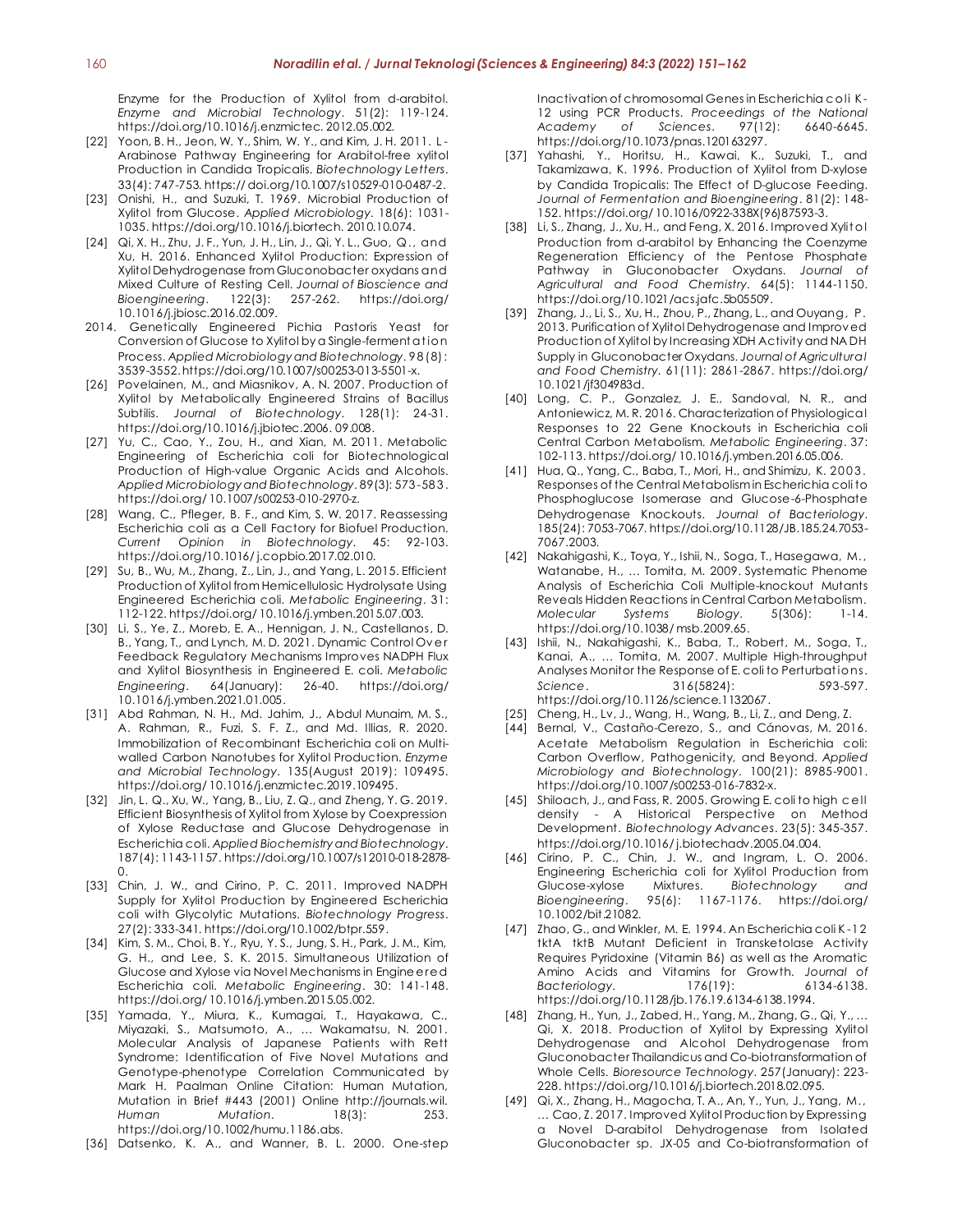Whole Cells. *Bioresource Technology*. 235(March): 5 0 -5 8 . https://doi.org/10.1016/j.biortech.2017.03.107.

[50] Harkki, A. M., Andrey Novomirovich, M., Juha Heikki Antero, A., and Ossi Antero, P. 2004. Manufacture of xylitol Using Recombinant Microbial Hosts. United States Patent<br>No. 6,723,540 (B1). Retrieved from 6,723,540 (B1). Retrieved https://www.google.com.my/patents/US6723540.